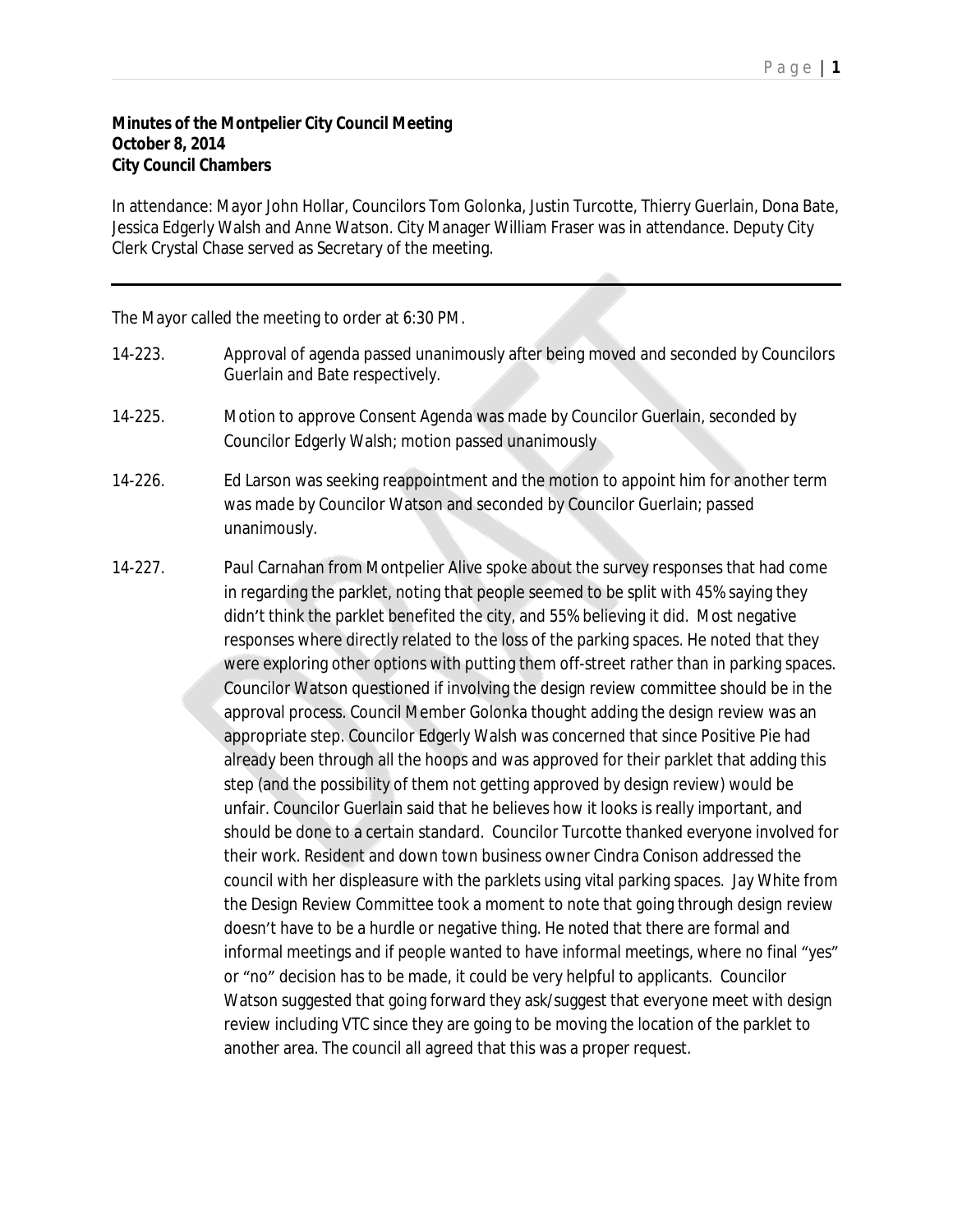14-228. The Council received a Parking Committee update from Michael Clasen, Brain Cain, and Nolan Langweil. The Parking Committee was asking for a reconsideration of the State Street parking plan. Councilor Bate thought it would be a good idea to hold off on the final decision and have a bigger "Transportation committee" created with all subcommittees involved so they could all come together and figure things out collectively. Councilor Guerlain voiced his concern for holding off and delaying the decision. Bill Merrilees spoke to the council about the importance of creating good bike routes and bike lanes by using "sharrows" and putting in bike lanes where they fit. He also thought that getting all the committees together was a great idea. David El lenbogen, President of the Pedestrian/Bicycle Coalition voiced his concerns with only using sharrows and one way bike lanes. He is afraid that the lack of safety from not have full bike lanes would deter some "would be" bikers from doing so. He also noted that encouraging these "would be" bicyclists could ease the downtown parking pressure. Councilor Watson, along with Councilor Edgerly Walsh, voiced support for creating the transportation committee. Councilor Golonka strongly urged reconsideration while Mayor Hollar felt they needed to make a decision and move forward with the project. While he thought adding parking was important he thought it went against the vision for this area. Councilor Bate disagreed by noting that the state house is a number 1 tourist spot and there needed to be parking around it. She agreed this needed to be revisited and suggested that the Council direct staff to have these 5 or 6 related committees come together.

> Brian Cain spoke about the coach bus parking issues in town, noting they did help the situation this year by getting some designated bus parking areas out there, but noted that they still needed more. They are exploring the outside perimeter areas and suggested that the city get a page on the web site to provide bus drivers with information and directions as to where to park because that was a number one complaint of company's who will not come into Montpelier.

Police Chief Facos gave a brief update on the smart meter pilot program noting that all agreements for the trial have been signed. Councilor Guerlain voiced his opinions of the single street meter as being archaic, asking why Montpelier couldn't use more of the kiosk machines to de-clutter the streets. Kevin Casey stated that single pay creates more turnover, better management and easier enforcement. Mayor Hollar mentioned that Burlington was in process of adding kiosk machines on their streets, and it seems like a good idea. Councilor Watson asked that they come back after the smart meter pilot evaluation was complete to compare with some of Burlington's kiosk data.

Michael Clasen addressed the council on the Winter Parking ban issues. They are currently talking to business owners with off street parking trying to make agreements with them as well as possibly trying to come up with a pilot proposal to allow parking on the north side of Barre Street from the Catholic Church down to Sibley Avenue.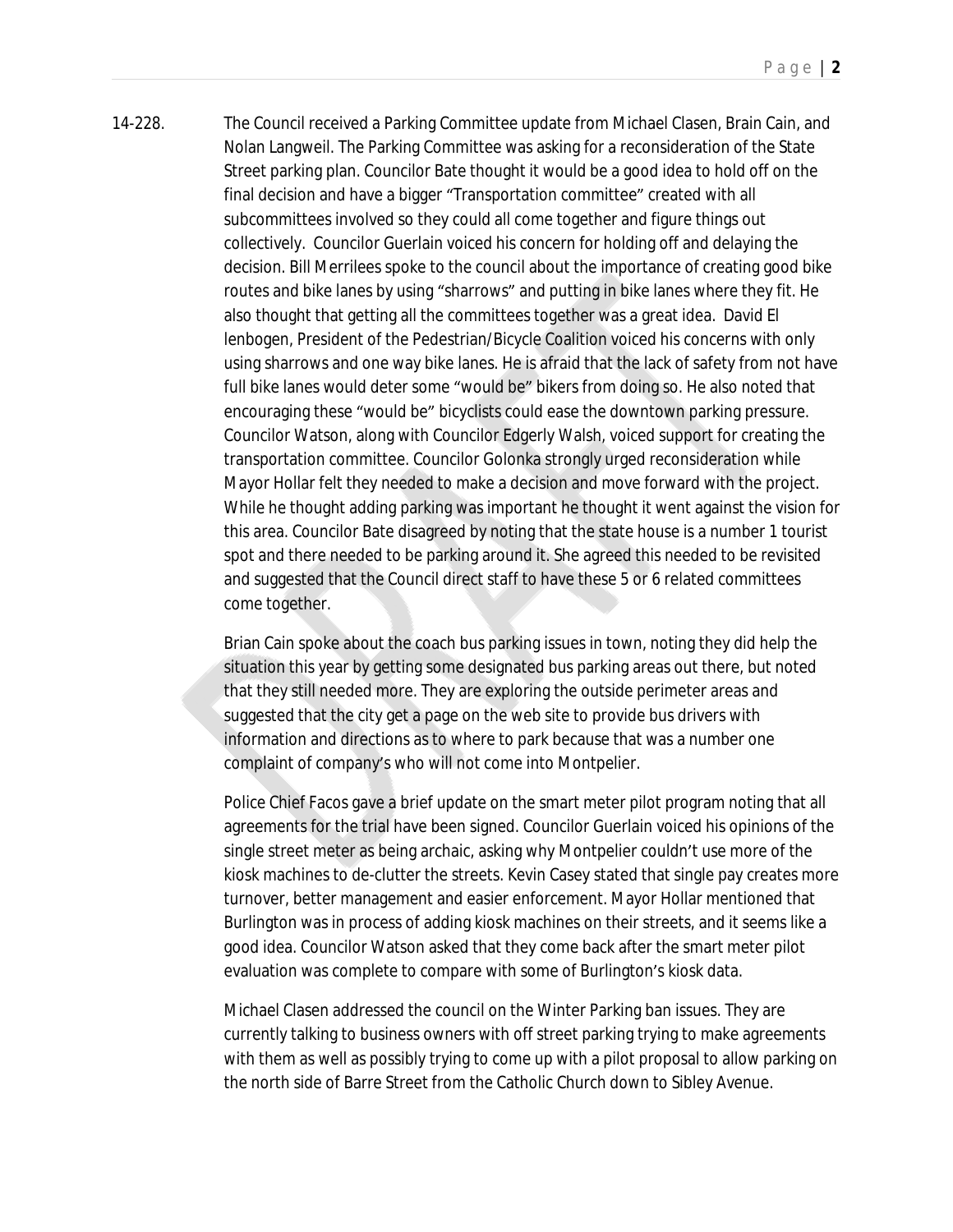14-234. Councilor Bate moved that the Council adopt the proposed resolution to save antibiotics for medicine. Councilor Turcotte, through his experience with raising pigs, added that with proper care and using best practice there should be no need to use antibiotics. Karl Martin, Page Guertin, Melissa Moon, and Seth Collins all voiced their support to the council. Councilor Turcotte suggested that they strengthen the motion by including "let it be further resolved that Montpelier supports the Prevention of Antibiotic Resistance At (PARA S. 1256) and the preservation of Antibiotic for Medical Treatment Act (PAMTA H.R.1150). And be it further resolved that Montpelier will send a letter to the Vermont's Congressional delegation call for a ban on the nontherapeutic use of antibiotics in livestock agriculture and their support for PARA/PAMTA." The Turcotte motion was accepted and seconded by Councilor Bate. The vote was unanimous in favor.

14-229. Councilor Watson- Recused herself for the discussion regarding the upcoming School Board FY16 budget process. Ken Jones was present to discuss the issue.

> Mayor Hollar suggested that they focus on the growth of per pupil spending, as it had gone up substantially. Councilor Golonka suggested looking at more collaboration and shared resources with U-32. Councilor Guerlain asked that they take an "end goal" approach by setting a target, then looking at the necessary give and take to meet it. Resident Chris Curtis brought up the fact that Union school is bursting at its seams with a 33% increase in enrollment and urged the council to think ahead as this big bubble of students will be eventually moving along up the system. He also noted that there is a \$25,000 match grant available for Union's playground, which is in need up some upgrading, asking that they advise the School Board do what they can to capitalize on this. Councilor Edgerly Walsh expressed her feelings on how important the quality of education is and how seriously it is taken. She suggests that they look at the breakdown of the costs and weaknesses, and look for what is driving the increases. Mr. Jones noted that 80% of the budget is personnel.

14-230. Assistant Manager Jessie Baker addressed the council on the topic of bringing Recreation Department management under the City's purview, stating that If the Council really wanted to have this happen as part of a bigger plan, then she would look at the steps involved on how to make it happen - but her opinion is that it is not worth the time and effort to do this just for the sake of simply doing it. Mayor Hollar asked if she had a sense of the savings. Baker said she could see no real dollar savings but perhaps more efficient departments with sharing resources. Councilor Turcotte questioned if there were already collaborations between the departments. City Manager Fraser noted that when asked to, they do/will work well together but currently operate independently. Sandy Gallup, Finance Director, noted that this would be a huge undertaking and would require a lot of focus and time. Mayor Hollar asked about the impact on staff, worrying that addressing this one task may take away or move other pri orities back. Councilor Edgerly Walsh said while she does believe this is a smart idea, she feels that with everything else that they want to see happen it would be wise to push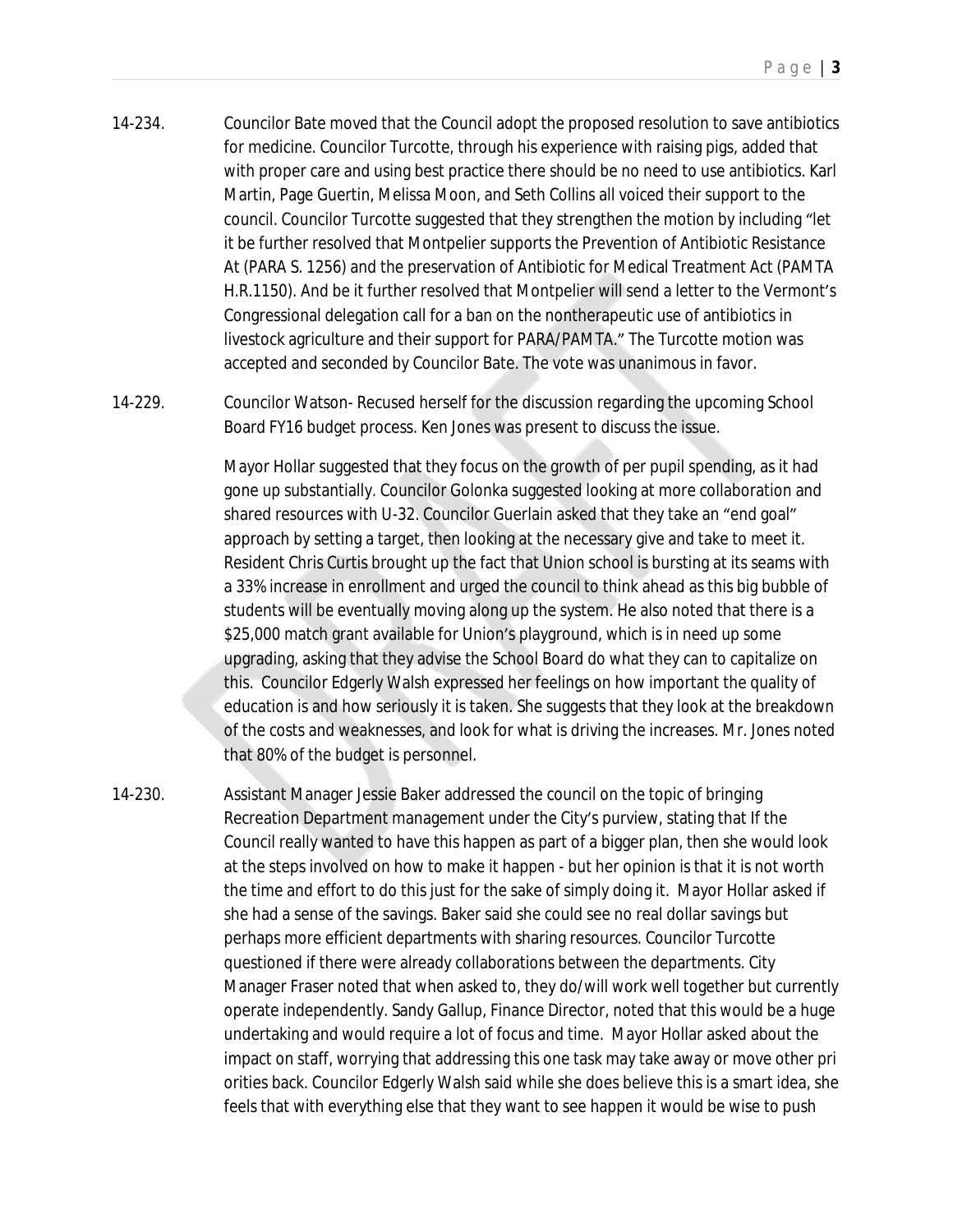this timeline back so they can get other tasks off their table before adding this one. Councilor Golonka noted that this was a goal of the council almost 10 years ago, as well as being a priority in the Matrix report, and would still like the Assistant Manager to come back January with a plan. Councilor Turcotte also expressed his concern for the Assistant Manager's time and worried about compromising other tasks to get this done by January. Ms. Baker agreed that it would take an incredible amount of her time, but added that she would make it happen if it was the Council's wish.

Councilor Turcotte made a motion to push back the timeline 6 months to give ample time. This motion was seconded by Councilor Bate. The motion carried 4-2, with Councilors Guerlain & Golonka opposed.

- 14-231. Finance Director Sandy Gallup reviewed the budget calendar. There was a brief discussion before Councilor Edgerly Walsh moved for approval. Motion was seconded by Councilor Turcotte and passed unanimously.
- 14-232. The Council considered a funding request to continue a Technical Feasibility Assessment for a parking structure in downtown Montpelier. Planning Director Mike Miller gave a quick rundown on what is in place and what they were still working on. He thinks that this feasibility assessment would be a great asset so the city will know whether the site will even work, before spending more time and resources on trying to secure it. Councilor Golonka stated he was not in favor of the general idea of building a 7.5-10 million dollar structure that the City cannot afford. He thinks that before moving forward the City should be looking for resources and partners to help fund it. Mayor Hollar agreed with Mr. Miller that they should determine if it's even feasible before looking for funding partners. Councilor Guerlain also voiced his support of the request. Councilor Edgerly Walsh moved to approve the request, seconded by Councilor Guerlain. Motion carried by a vote of 4-2, with Councilors Bate and Golonka opposed.
- 14-233. The Council opened a public meeting to discuss the Vermont Transportation alternative Grant Application due October 16, 2014. Planning Director Miller explained that this is an effort to limit the exposure of the costs involved to taxpayers for the purpose of exploring the feasibility. This would be a 3-year, \$300,000 grant which requires a 20% (\$60,000) match which would go into next year's budget. If it is found the project should not go forward for any reason, the City can simply not sign the grant and no money will have been spent. Councilor Edgerly Walsh moved to give the go ahead for the grant application, seconded by Councilor Watson. Motion passed unanimously.
- 14-236. Councilor Bate thanked everyone involved in the community meeting that was held about parklets. She also wanted to give thanks to Matt Dwyer, the owner of the building on School Street, for being a responsible owner and having the new brick work done and repaired.